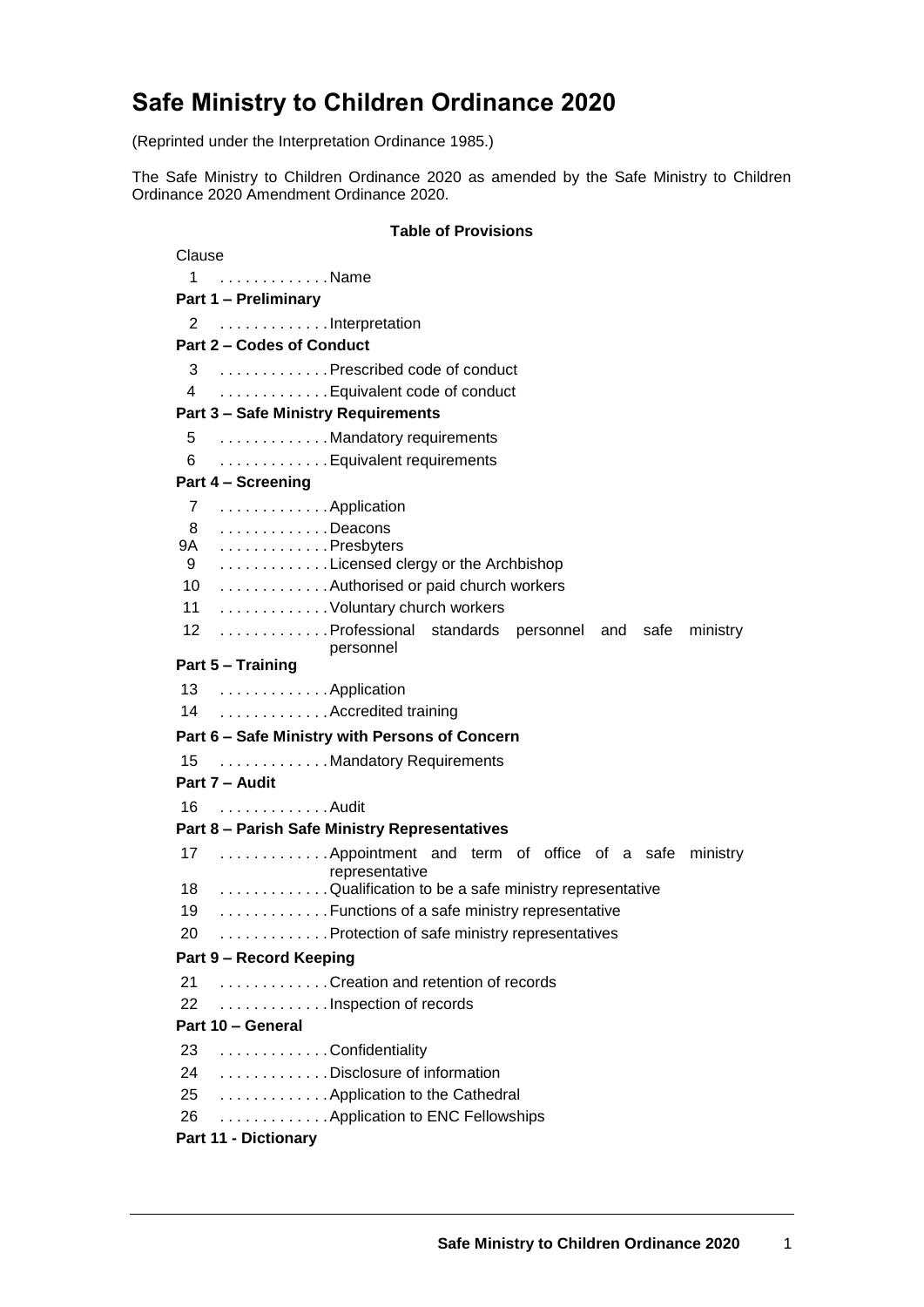# **Long Title**

An Ordinance to provide for safe ministry to children in the Diocese of Sydney that is based on the framework set out in the *General Synod – Safe Ministry to Children Canon 2017* (including implementation of the Protocol) and for related purposes.

The Standing Committee of the Synod of the Diocese of Sydney Ordains as follows.

#### **1. Name**

This ordinance is the *Safe Ministry to Children Ordinance 2020*.

### **PART 1 – PRELIMINARY**

#### **2. Interpretation**

The definitions of certain terms used in this Ordinance are set out in the Dictionary in Part 11.

### **PART 2 – CODES OF CONDUCT**

#### **3. Prescribed code of conduct**

(1) The prescribed code of conduct for safe ministry to children in the Diocese is the standards and guidelines of *Faithfulness in Service* set out in –

- (a) section 3 (Putting this Code into Practice) so far as they relate to section 5 (Children), and
- (b) section 5 (Children),

when read in each case with section 1 (About this Code) and section 2 (Key Terms).

(2) Subject to clause 4, clergy and church workers in the Diocese must –

- (a) observe the standards of conduct, and
- (b) follow the guidelines for conduct unless there are cogent reasons for not doing so,

contained in the prescribed code of conduct.

#### **4. Equivalent code of conduct**

(1) The prescribed code of conduct does not apply to clergy and church workers in a Church body which has a code of conduct for safe ministry to children applicable to them under –

- (a) the laws of the Commonwealth or New South Wales; or
- (b) a requirement or condition for registration, approval or funding to provide services for children under the laws of the Commonwealth or New South Wales; or
- (c) a contract or arrangement with the Commonwealth or New South Wales or an agency or authority of the Commonwealth or New South Wales.

(2) The prescribed code of conduct also does not apply to clergy and church workers in a Church body if the Standing Committee determines on application by the Church body, that the Church body has an equivalent code of conduct, as appropriately adapted to the context of the Church body, that gives substantial effect to the standards and the guidelines contained in the prescribed code of conduct.

(3) The Registrar shall publish on the Safe Ministry website, a list of all Church bodies that have been determined under subclause (2) to have an equivalent code of conduct, the date on which the determination was made, and if applicable the period during which the determination has effect.

### **PART 3 - SAFE MINISTRY REQUIREMENTS**

### **5. Mandatory requirements**

Subject to clause 6, clergy and church workers in the Diocese must observe the requirements for screening, training and safe ministry with Persons of Concern that are set out in Parts 4, 5 and 6 respectively.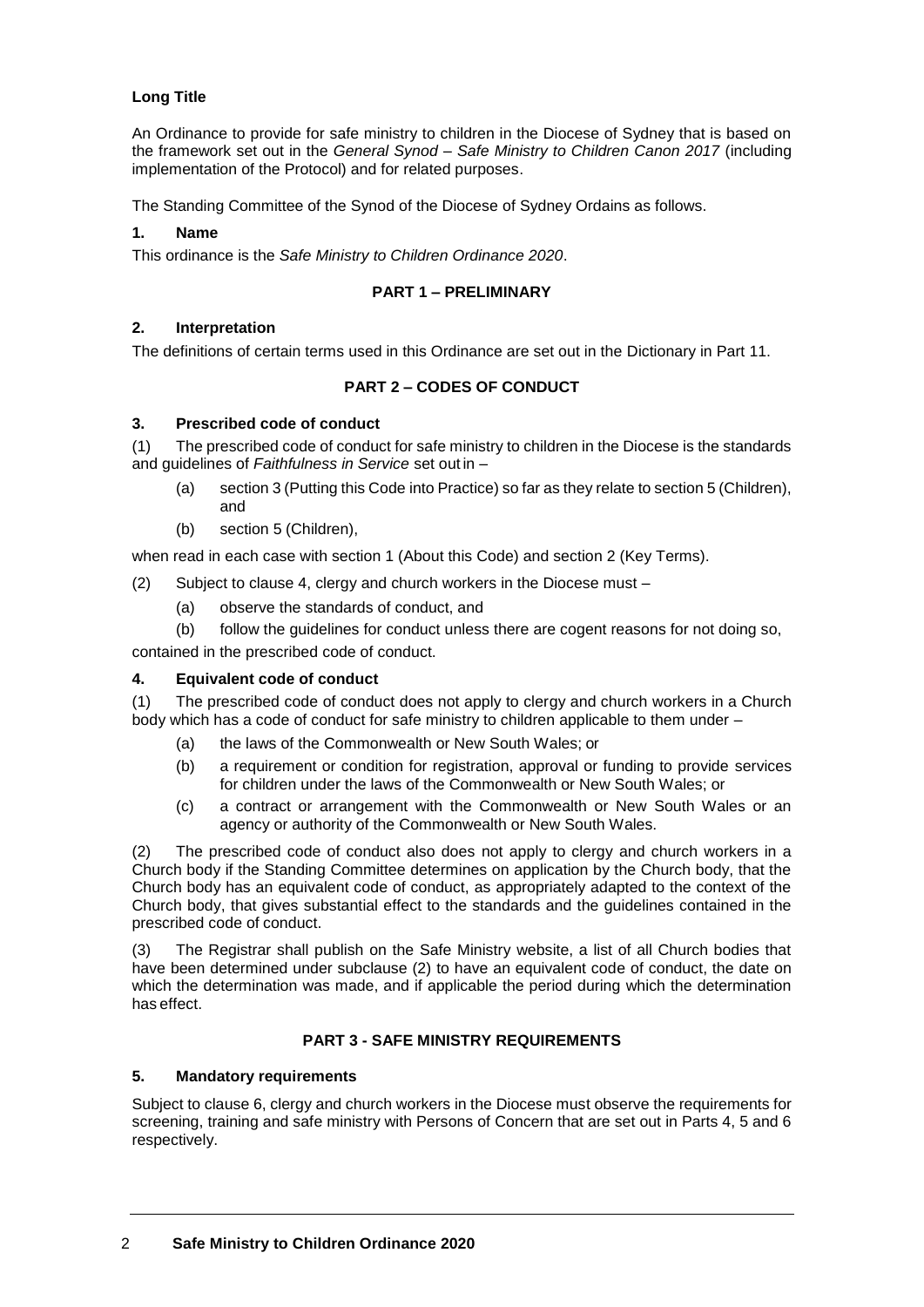### **6. Equivalent requirements**

(1) The requirements for screening, training and safe ministry with Persons of Concern do not apply to clergy and church workers in a Church body which –

- (a) is registered or approved or funded to provide services to children pursuant to the laws of the Commonwealth or New South Wales; or
- (b) provides services to children pursuant to a contract or arrangement with the Commonwealth or New South Wales or an agency or authority of the Commonwealth or New South Wales.

(2) The requirements also do not apply to clergy and church workers in a Church body if the Standing Committee determines that the Church body has equivalent requirements for safe ministry to children, as appropriately adapted to the context of the Church body, that give substantial effect to the requirements set out in this Ordinance.

(3) The Registrar shall publish on the Safe Ministry website a list of all Church bodies that have been determined under subclause (2) to have equivalent requirements, along with the date on which the determination was made, the applicable requirements that are equivalent, and if applicable the period during which the determination has effect.

# **PART 4 - SCREENING**

# **7. Application**

(1) Unless otherwise specified, this Part applies to all persons ordained as deacons or presbyters, or licensed as clergy, elected as the Archbishop, or appointed as church workers, both when and after this Part comes into force.

(2) A person licensed as clergy, elected as the Archbishop, or appointed as a church worker when this Part comes into force is not required to undergo an assessment required under this Part if the screening authority is reasonably satisfied that the same or a materially similar form of assessment has previously been done in respect to the person before this Part comes into force and that assessment, where relevant, remains in effect. This subclause does not apply to clause 9A and subclause 9(b)(v).

### **8. Deacons**

The screening requirements for a person to be ordained as a deacon are –

- (a) the person holds an unconditional working with children check, where required by the laws of New South Wales; and
- (b) the following assessments by the Archbishop or his delegate
	- (i) where a working with children check is not required by and is not able to be sought under the laws of New South Wales, a criminal history assessment;
	- (ii) a national register assessment;
	- (iii) a safe ministry assessment;
	- (iv) a medical assessment;
	- (v) a psychological assessment; and
	- (vi) where the person was previously authorised for ministry in a Province or in another diocese of the Anglican Church of Australia or another denomination, a church ministry assessment, unless where reasonably satisfied this has previously been done.

### **9A. Presbyters**

If more than 2 years have elapsed between the psychological assessment undertaken for ordination as a deacon and the commencement of the person's candidacy for ordination as a presbyter, the screening requirement to be ordained as a presbyter is a psychological assessment by the Archbishop or his delegate.

### *Notes:*

*(1) By clause 3 of the Safe Ministry to Children Ordinance 2020 Amendment Ordinance 2020, the requirement for a psychological assessment for a presbyter does not apply to –*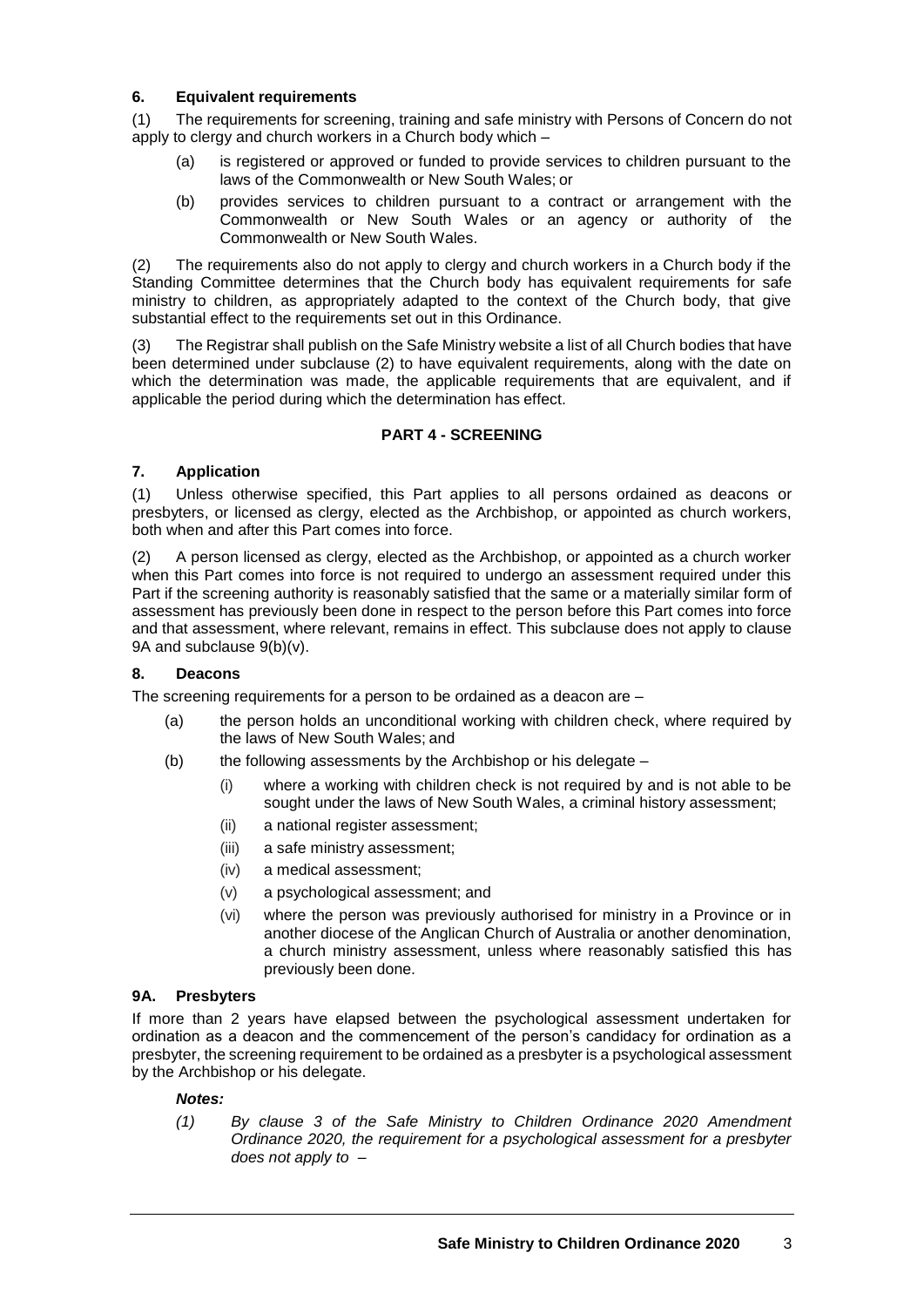- *(a) a person who has been accepted as a candidate for ordination as a presbyter prior to the date of assent of the Safe Ministry to Children Ordinance 2020 Amendment Ordinance 2020 (23 November 2020), or*
- *(b) a person who is ordained as a presbyter as at the date of assent of the Safe Ministry to Children Ordinance 2020 Amendment Ordinance 2020 (23 November 2020), and*
- *(2) In accordance with clause 9A, the Archbishop has delegated his responsibility to the Director of Professional Standards.*

### **9. Licensed clergy or the Archbishop**

The screening requirements for a member of the clergy to be licensed, or to be elected as the Archbishop, are –

- (a) the person holds an unconditional working with children check, where required by the laws of New South Wales; and
- (b) the following assessments by the screening authority  $-$ 
	- (i) where a working with children check is not required by and is not able to be sought under the laws of New South Wales, a criminal history assessment;
	- (ii) a national register assessment;
	- (iii) a safe ministry assessment;
	- (iv) where the person was previously licensed for ministry in a Province or in another diocese of the Anglican Church of Australia or another denomination, a church ministry assessment, except where reasonably satisfied this has previously been done, and
	- (v) where the person was ordained as a presbyter in another Province or in another diocese of the Anglican Church of Australia and the licence is the person's first licence to the office of rector in the Diocese, a psychological assessment.

# **10. Authorised or paid church workers**

The screening requirements for church workers to be authorised or to undertake paid ministry to children are –

- (a) the person holds an unconditional working with children check, where required by the laws of New South Wales; and
- (b) the following assessments by the screening authority  $-$ 
	- (i) where a working with children check is not required by and is not able to be sought under the laws of New South Wales, a criminal history assessment;
	- (ii) a national register assessment;
	- (iii) a safe ministry assessment; and
	- (iv) where the person was previously authorised for ministry in a Province or in another diocese of the Anglican Church of Australia or another denomination, a church ministry assessment, except where reasonably satisfied this has previously been done.

### **11. Voluntary church workers**

(1) The screening requirements for church workers, who are not professional standards personnel and safe ministry personnel, to undertake voluntary ministry to children are –

- (a) the person holds an unconditional working with children check, where required by or able to be sought under the laws of New South Wales; and
- (b) the following assessments by the screening authority  $-$ 
	- (i) a criminal history assessment, if
		- A. the person is aged 18 years or more,
		- B. a working with children check is not required by or able to be sought under the laws of New South Wales, and
		- C. the person is eligible to apply for a National Police History Check; and
	- (ii) subject to subclause (2), a safe ministry assessment.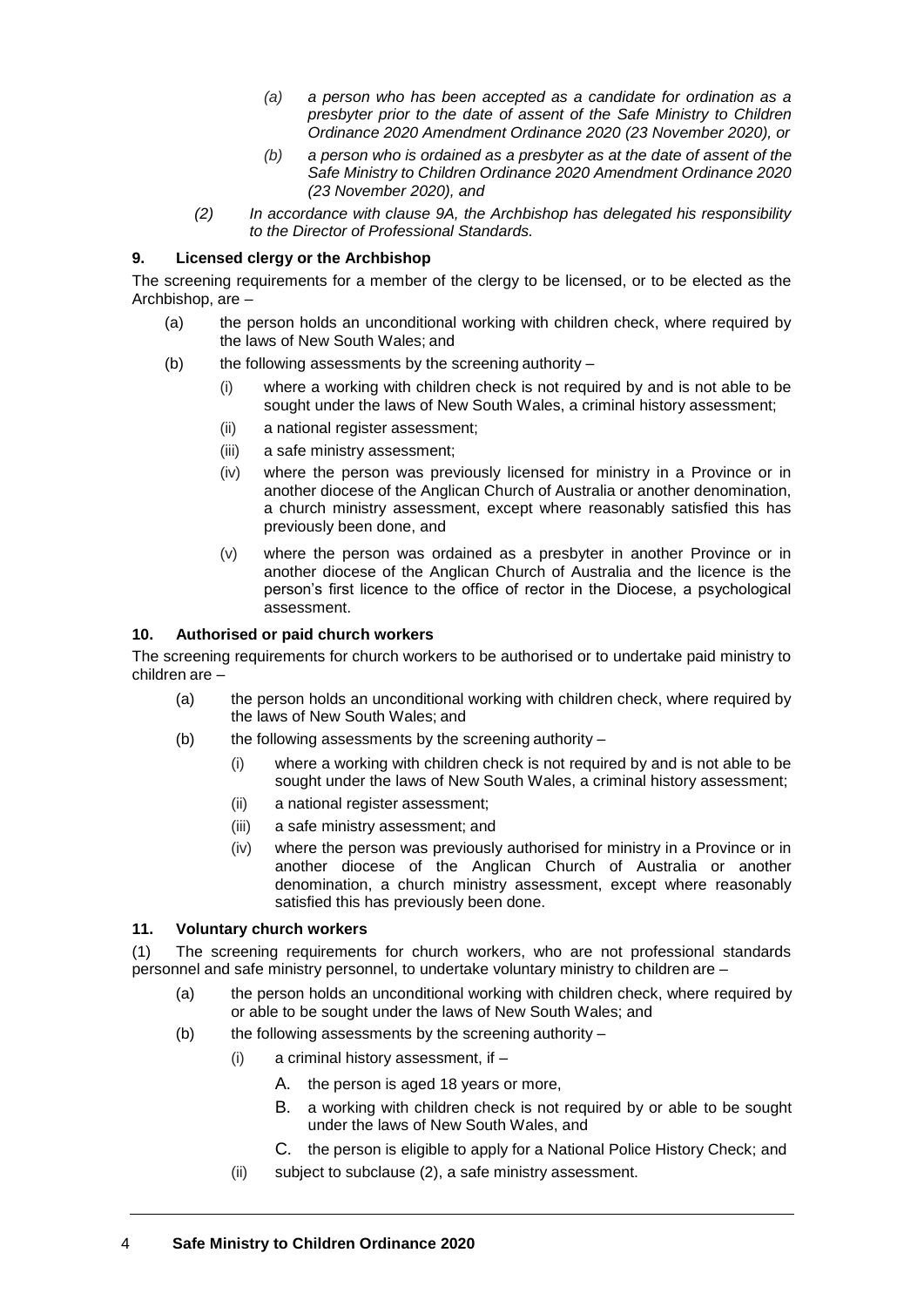(2) The Standing Committee may prescribe circumstances in which a safe ministry assessment is not required to undertake voluntary ministry to children in the Diocese.

### *Notes:*

- *(1) By clause 4(2) of the Safe Ministry to Children Transitional Ordinance 2020, the requirement for a safe ministry assessment for a volunteer church worker commences on 1 January 2021 or such other date as may be determined by the Standing Committee be resolution.*
- *(2) The Standing Committee has prescribed the following circumstances in which a safe ministry assessment is not required for a person to undertake voluntary ministry to children in the Diocese –*
	- *(i) the church worker is below 13 years of age,*
	- *(ii) the church worker is undertaking ministry to pre-school aged children (or younger) on not more than 10 occasions in a calendar year in the context of activities in which the church worker's own child usually participates,*
	- *(iii) the church worker is undertaking ministry at or in connection with a university or other tertiary institution, or*
	- *(iv) the church worker undertakes ministry to children on not more than a total of 5 occasions in a calendar year, if the ministry involves minimal direct contact with children or is supervised when children are present.*

# **12. Professional standards personnel and safe ministry personnel**

The standards of screening for professional standards personnel, and safe ministry personnel, who have not otherwise been screened as a deacon, a licensed member of the clergy, the Archbishop, or an authorised, paid or voluntary church worker, are a national register assessment by the screening authority.

# **PART 5 - TRAINING**

# **13. Application**

This Part applies to all persons ordained as deacons, or licensed as clergy, elected as the Archbishop, or appointed as church workers, or elected or appointed as professional standards personnel or safe ministry personnel, both when and after this Part comes into force.

### **14. Accredited training**

(1) Subject to subclause (2), the training requirements for clergy and church workers with respect to safe ministry are satisfactory completion of accredited training –

- (a) by the Archbishop, within three years prior to his election; or
- (b) by clergy, and authorised, paid or voluntary, church workers, within three years prior to being ordained, licensed, or authorised, or appointed to undertake ministry to children; or
- (c) by professional standards personnel, within three years prior to election or appointment to a professional standards role; or
- (d) by safe ministry personnel, within three years prior to election or appointment to a safe ministry role; and

by the Archbishop, clergy and church workers in paragraphs (a) and (b), at intervals of not more than three years after prior satisfactory completion of accredited training.

(2) A person is not required to complete accredited training within the relevant period set out in subclause (1) if the Archbishop or his delegate is satisfied there are exceptional circumstances and in such case the training is to be completed within such other period specified by the Archbishop or his delegate or, if no period is specified, as soon as practicable.

# **PART 6 - SAFE MINISTRY WITH PERSONS OF CONCERN**

# **15. Mandatory Requirements**

Section 5 of the Persons of Concern Policy sets out the actions that are required to be undertaken in a parish or congregation in respect to a person of concern, and in the case of a congregation, as adapted by the Safe Ministry Board.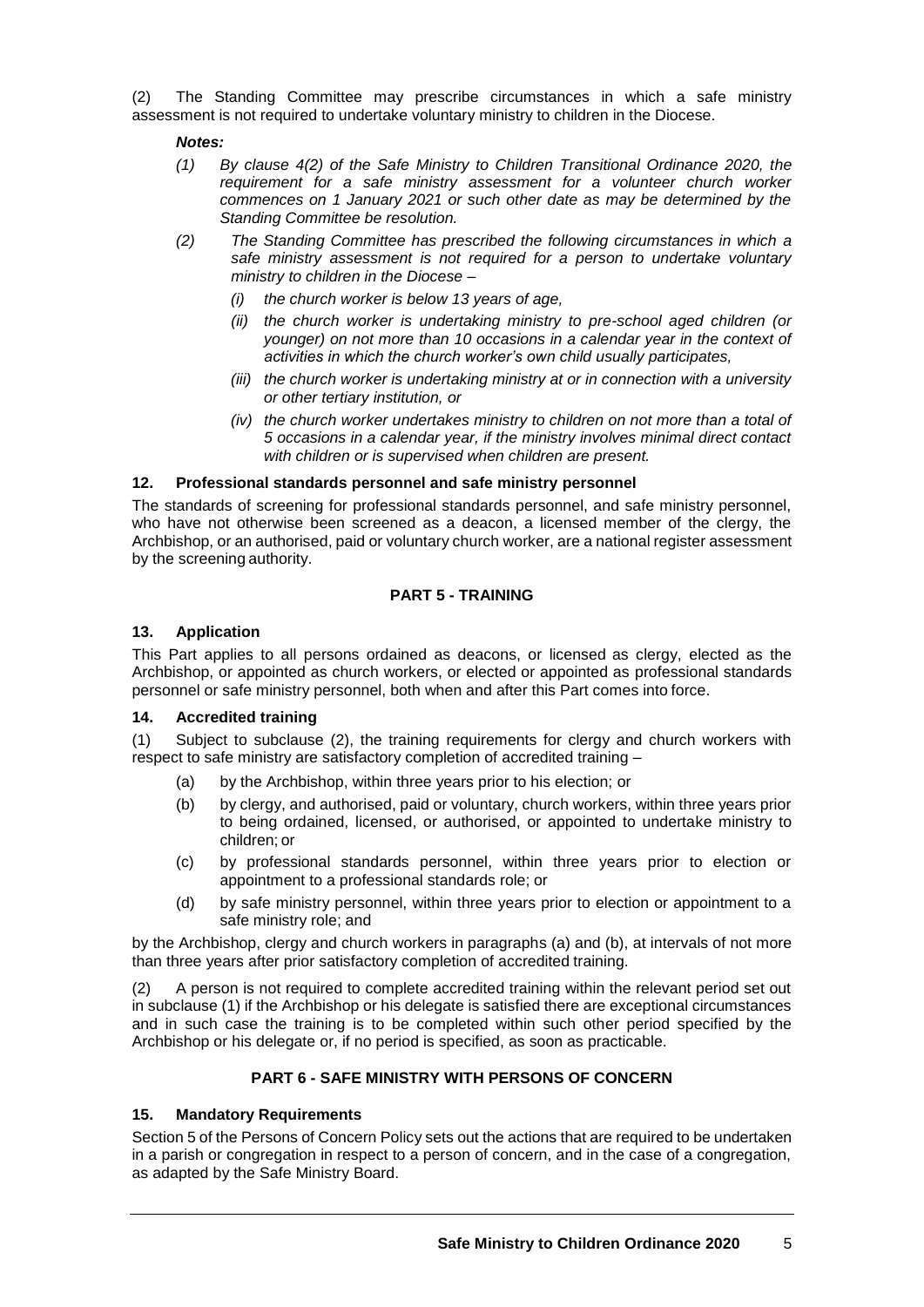# **16. Audit**

(1) The Registrar shall appoint an independent person to undertake a Church body audit and a diocesan audit of the Diocese at intervals of three years or such lesser period as determined by the Standing Committee, and provide as soon as practicable after the completion of the audit –

- (a) a report of the Church body audit to the Standing Committee; and
- (b) a report of the diocesan audit to the Standing Committee and the Safe Ministry Board.

*Note: The Standing Committee has determined an interval of 5 years for the first audit in accordance with clause 3 of the Safe Ministry to Children Transitional Ordinance 2020.*

(2) The Standing Committee shall determine the scope of the Church body audit and the diocesan audit.

(3) The independent person undertaking the Church body audit shall be given access to such records and information, as requested by the independent person undertaking the Church body audit as is reasonably necessary to enable the Church body audit to be undertaken.

(4) The independent person undertaking the diocesan audit shall be given access to such records and information, as requested by the independent person undertaking the diocesan audit as is reasonably necessary to enable the diocesan audit to be undertaken.

- (5) The Diocesan Registrar shall as soon as practicable after
	- (a) the report of the Church body audit has been provided to the Standing Committee, and
	- (b) the report of the diocesan audit has been provided to the Standing Committee and Safe Ministry Board

publish the report on the Safe Ministry website.

### **PART 8 – PARISH SAFE MINISTRY REPRESENTATIVES**

### **17. Appointment and term of office of a safe ministry representative**

(1) Subject to clause 18, the minister must, with the concurrence of the parish council, appoint a person as a safe ministry representative for the parish.

(2) The minister must promptly report to the Registrar the name and contact details of a person appointed as a safe ministry representative.

(3) Subject to subclauses (4) and (5) and clause 18, the person appointed as a safe ministry representative holds office until the earlier of  $-$ 

- (a) the period (if any) specified by the minister in writing at the time of appointment,
- (b) the appointment of a successor,
- (c) their death, or
- (d) their resignation.
- (4) The appointment of a person as a safe ministry representative is revoked if the person
	- (a) has not, subject to clause 14(2), satisfactorily completed safe ministry training within the last 3 years, or
	- (b) ceases to hold an unconditional working with children check.
- (5) The appointment of a safe ministry representative may be revoked by  $-$ 
	- (a) the minister, with the concurrence of the parish council, or
	- (b) the Director of Professional Standards,

as each may think fit.

### **18. Qualification to be a safe ministry representative**

- (1) A person appointed as a safe ministry representative must
	- (a) be not less than 21 years of age, and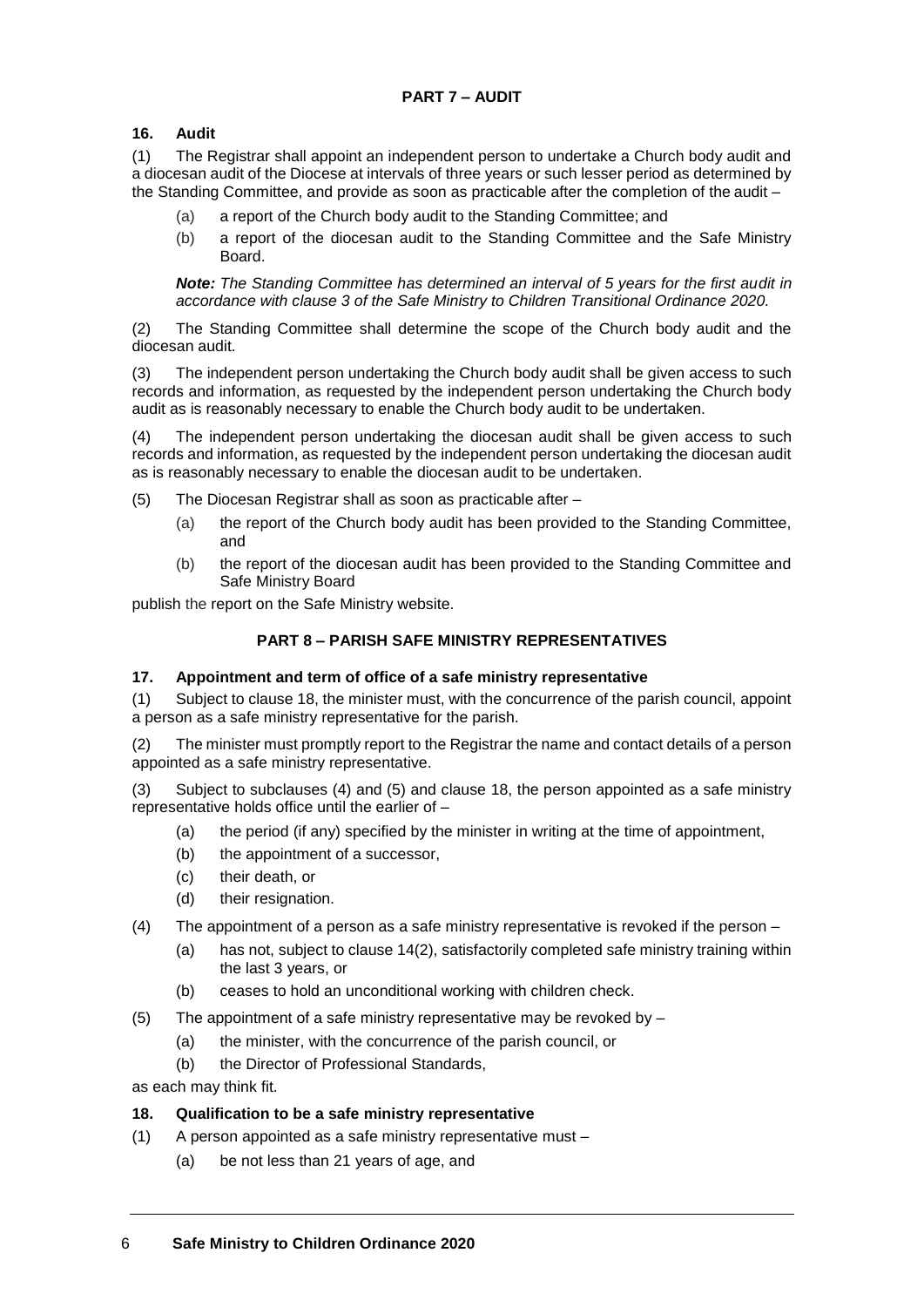- (b) have satisfactorily completed accredited training in accordance with this Ordinance, and
- (c) hold an unconditional working with children check.

(2) A person who is or becomes bankrupt may not be appointed or continue as a safe ministry representative.

# **19. Functions of a safe ministry representative**

A safe ministry representative has the following functions –

- (a) to ensure compliance by the minister or the minister's delegate with this Ordinance in respect to church workers undertaking ministry to children within the parish, and
- (b) to create and maintain in a secure manner the records that are required to be created and maintained by the minister under this Ordinance as a screening authority, and
- (c) to provide a report, at least annually to the parish council, that includes current policies and practices, and any suggested changes, to ensure the safety of children involved in the activities of the parish and such other matters as may be prescribed by the Safe Ministry Board, and
- (d) to report to the Director of Professional Standards, and in the case of a church worker, to the minister and any applicable delegate of the minister, knowledge or reasonable suspicion that a child who attends or has attended any activity of the parish has suffered child abuse or is at the risk of harm from child abuse from a church worker.

# **20. Protection of safe ministry representatives**

A person must not take any adverse action against or cause any detriment to a safe ministry representative because the representative has a made a report under this Ordinance in good faith.

*Note: By clause 5 of the Safe Ministry to Children Transitional Ordinance 2020, any action taken under Chapter 7 of Schedule 1 or Schedule 2 of the Parish Administration Ordinance 2008 is taken to be an action undertaken under the equivalent provision of this Ordinance.*

# **PART 9 – RECORD KEEPING**

### **21. Creation and retention of records**

- (1) Accurate records of
	- (a) the screening of clergy and church workers,
	- (b) the satisfactory completion of accredited training by clergy and church workers

are to be created and maintained in a secure manner by or on behalf of the screening authority.

(3) Accurate records relating to the implementation of the Persons of Concern Policy in respect of each Person of Concern are to be created and maintained in a secure manner by or on behalf of the person responsible for its implementation within the Church Body.

### **22. Inspection of records**

(1) The Registrar or a person nominated by the Registrar may, for reasonable and legitimate purposes, inspect all records maintained by a parish in relation to its obligations under this Ordinance.

(2) The Registrar or a person nominated by the Registrar may require the minister or the safe ministry representative to provide any of the following information in relation to persons undertaking ministry to children in the parish –

- (a) full name,
- (b) date of birth,
- (c) working with children check number (or application number) and expiry date, and
- (d) date of verifying the clearance with the regulator and outcome.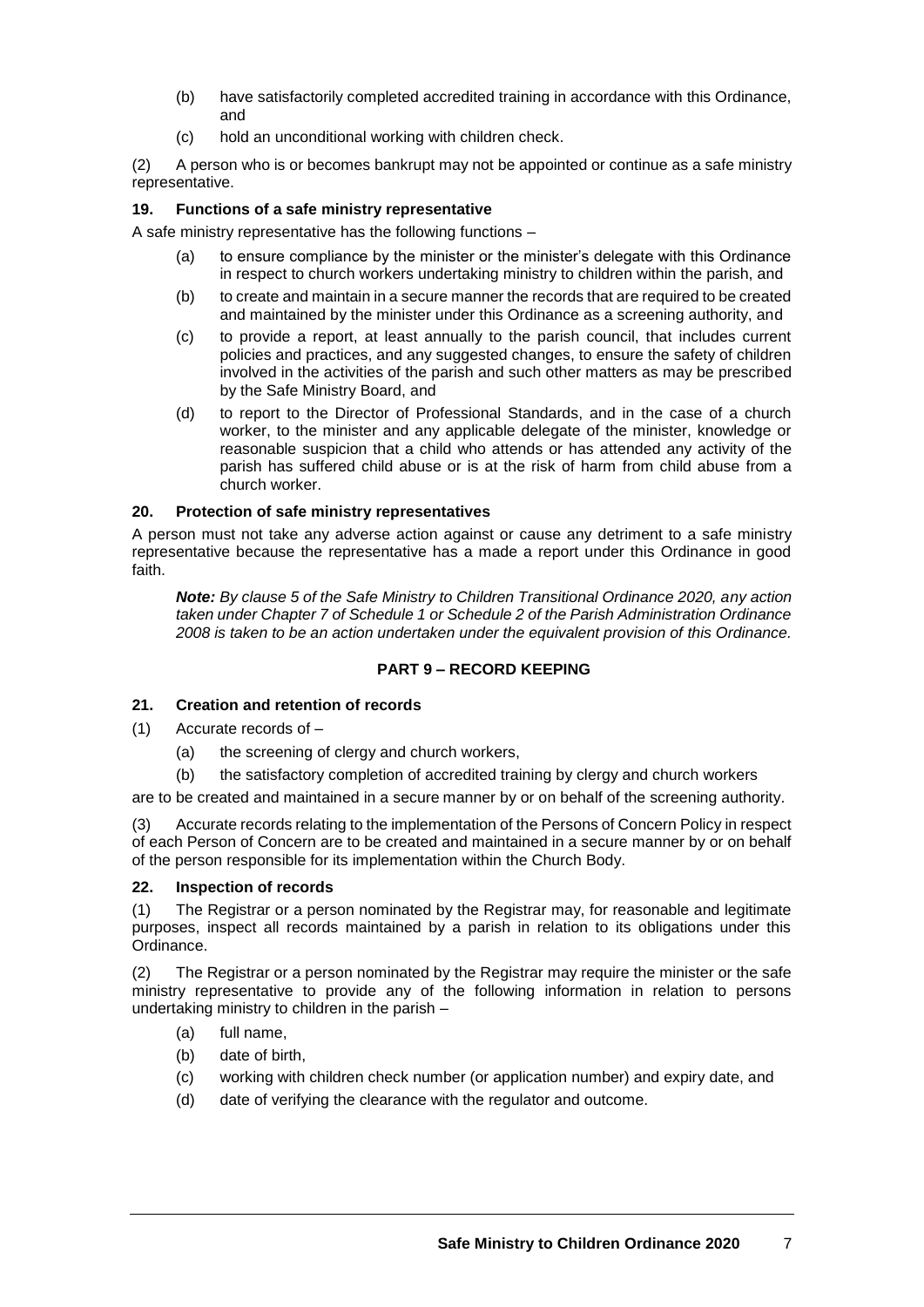### **PART 10 – GENERAL**

# **23. Confidentiality**

A person performing a function under this Ordinance is to keep confidential any personal information obtained in the course of fulfilling that function, except where its disclosure –

- (a) is required by law or an Ordinance of the Diocese;
- (b) is made with the consent of the person to whom the information relates;
- (c) is reasonably necessary to protect any person from the risk of being harmed;
- (d) is reasonably necessary for the purpose of fulfilling a function under this Ordinance, including undertaking an assessment of whether a person is suitable to undertake ministry to children; or
- (e) is necessary for the purpose of taking or initiating any professional standards or disciplinary action against a member of clergy or a church worker.

### **24. Disclosure of information**

The Registrar or a person nominated by the Registrar shall at the request of General Secretary of the General Synod promptly inform the General Secretary of the details of the screening and training of persons from the diocese who are being considered for appointment or election for a General Synod professional standards position or a General Synod safe ministry position.

### **25. Application to Cathedral**

This Ordinance applies to the Cathedral Church of St Andrew as if –

- (a) the Cathedral and the lands and property belonging thereto are a parish, and
- (b) the Dean is the minister, and
- (c) the Cathedral Chapter is the parish council.

#### **26. Application to ENC Fellowships**

This Ordinance applies to fellowships under the *Department of Evangelism and New Churches Ordinance 2010* as if –

- (a) the fellowship and the places where it undertakes ministry are a parish, and
- (b) the leader of the fellowship is the minister, and
- (c) the Board of the Department of Evangelism and New Churches, or such other body of persons within the fellowship that the Board nominates, is the parish council.

### **PART 11 – DICTIONARY**

In this Ordinance, unless the context otherwise requires–

### **accredited training** means –

- $(a)$  training that  $-$ 
	- (i) includes the course content in the Safe Ministry Training National Benchmarks so far as it relates to ministry to children, with reasonable adjustments for cultural, linguistic, ability diversity and age; and
	- (ii) is delivered by persons who are accredited, and/or online training which is accredited, by the Safe Ministry Board; or
- (b) training of another Church body or organisation that the Safe Ministry Board has determined is equivalent to the training in paragraph (a);

**adult** means a person who is 18 years of age or above;

**child** means anyone under the age of 18;

**child abuse** has the same meaning as in the *National Register Canon 2007*;

**Church authority** means the Archbishop or a person or body having authority to ordain, license, elect, appoint, dismiss or suspend a member of clergy or a lay person;

**Church body** means any body corporate, organisation or association that exercises ministry within, or on behalf of, or in the name of, the Church, and is constituted by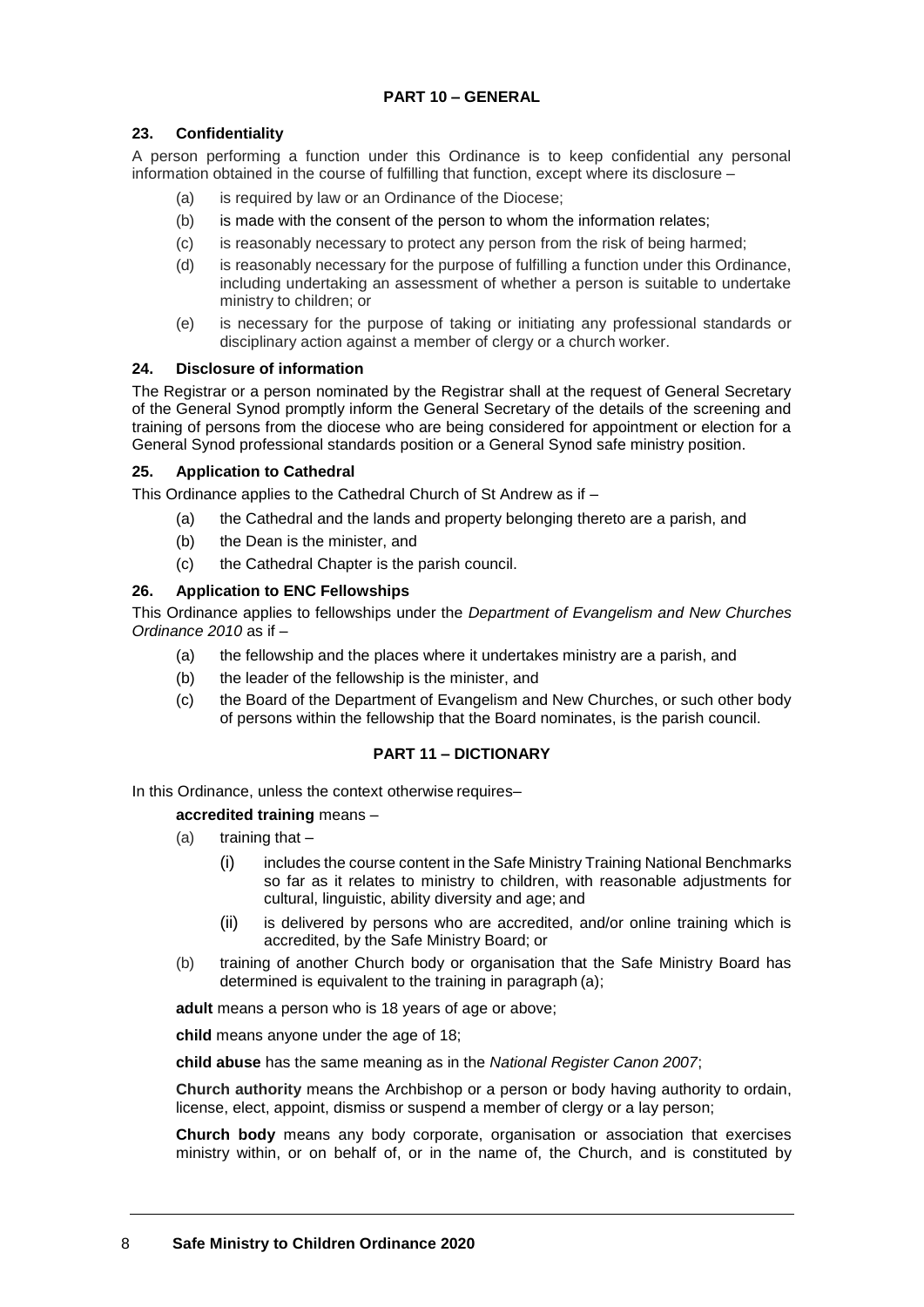Ordinance of the Synod or in respect of which the Synod has power to make Ordinances; **Church body audit** means an audit as to whether –

- (a) any code of conduct that applies to clergy and church workers in a Church body in respect of which the Standing Committee has made a determination under clause 4(2) gives substantial effect to the standards of conduct and the guidelines for conduct contained in the prescribed code of conduct as appropriately adapted to the context of the Church body;
- (b) any requirements in this Ordinance for safe ministry to children that apply to clergy and church workers in a Church body in respect of which the Standing Committee has made a determination under clause 6(2) give substantial effect to the applicable requirements as appropriately adapted to the context of the Church body;

**church ministry assessment** means a reasonable endeavour made to obtain information about the person from the responsible authority, and if obtained consideration of that information;

**church worker** means a lay person undertaking any ministry to children –

- (a) who is authorised by the Archbishop; or
- (b) who is employed by a Church body; or
- (c) who, for payment or not, holds a position or performs a function with the actual or apparent authority of a Church authority or Church body;

**clergy** means a person who is a bishop, presbyter or deacon in the Anglican Church of Australia;

**code of conduct** means the code of conduct prescribed under Part 2 of this Ordinance;

**cogent** means clear, logical and convincing;

**contact** means physical contact, oral communication (whether face-to-face or by telephone), written communication or electronic communication (which includes email, instant messaging, social media and video chats);

**criminal history assessment** means consideration of a National Police History Check of the person;

**denominational authority** means a person or body of another denomination having authority to ordain, license, elect, appoint, dismiss or suspend a member of the clergy or a lay person of that denomination;

**Diocese** means the Diocese of Sydney;

**diocesan audit** means an audit as to whether –

- (a) any diocesan code of conduct containing additional standards of conduct for observance, and additional guidelines for conduct to be followed, is inconsistent with the standards of conduct and the guidelines for conduct contained in the prescribed code of conduct, or an equivalent code of conduct in respect of which the Standing Committee has made a determination under clause 4;
- (b) the diocese has in place procedures which
	- (i) effectively monitor observance by clergy and church workers in the diocese of the standard and, unless there are cogent reasons for not doing so, the guidelines applicable to them that give effect to the prescribed standards and guidelines; and
	- (ii) provide for an appropriate response to instances of non-observance; and
- (c) the procedures in paragraph (b) have, in all material respects, been followed;

**diocesan authority** means a person or body of another diocese of the Anglican Church of Australia having authority to ordain, license, elect, appoint, dismiss or suspend a member of the clergy or a lay person of that diocese;

**Faithfulness in Service** means *Faithfulness in Service – A national code for personal behaviour and the practice of pastoral ministry by clergy and church workers* adopted by the Synod including any amendments made thereto from time to time.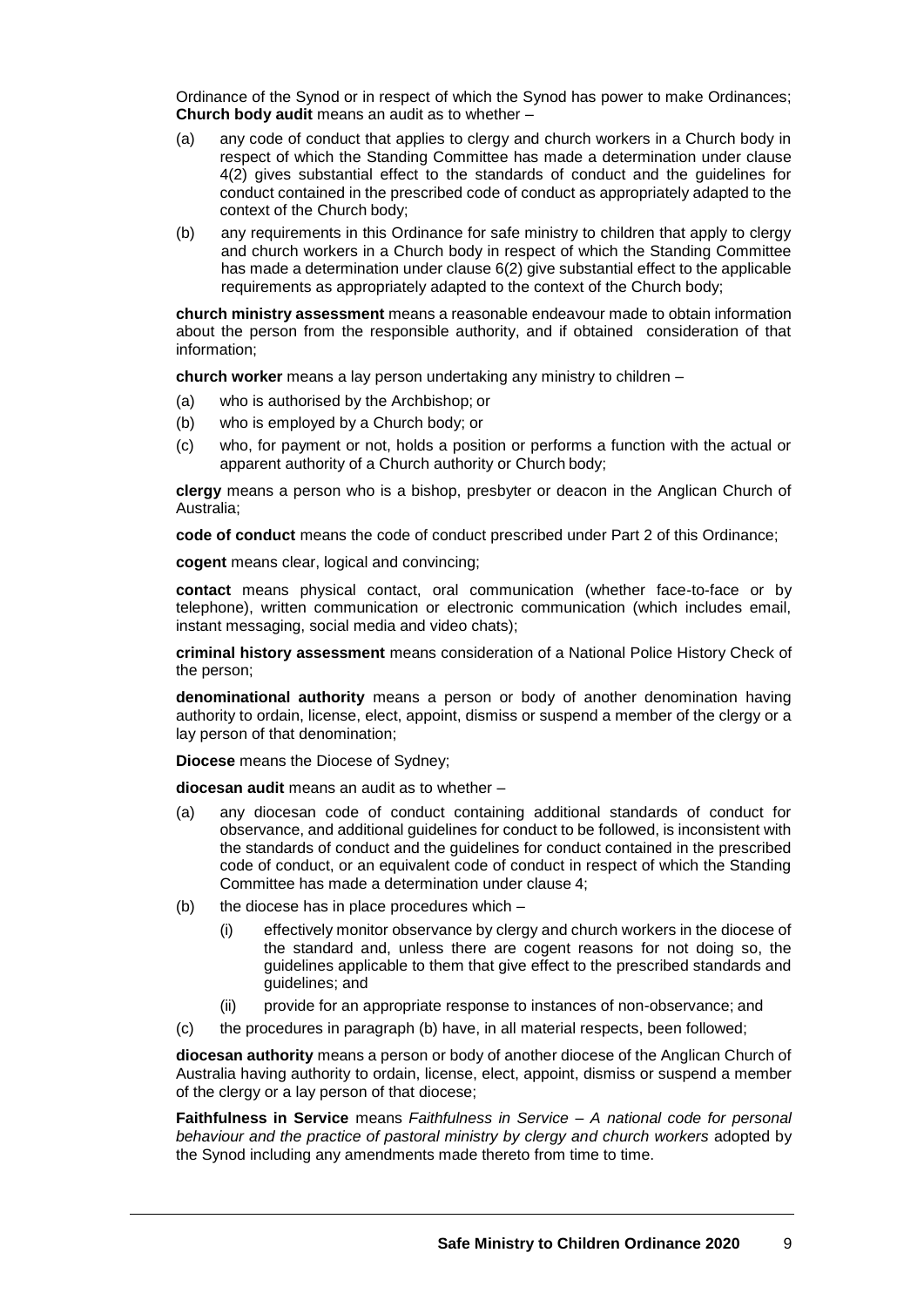**General Synod professional standards position** means a professional standards position to which a person is elected or appointed by the General Synod or the Standing Committee or the Primate or the General Secretary;

**General Synod safe ministry position** means a safe ministry position to which a person is elected or appointed by the General Synod or the Standing Committee or the Primate or the General Secretary;

**independent person** means a person who –

- (a) is not a member of the clergy or a church worker; and
- (b) has experience in undertaking audits of a similar nature to a Church body audit and a diocesan audit;

**information** means a written statement by a responsible authority which discloses –

- (a) whether or not there has been, and
- (b) if there has been, the substance of,

any untested allegation, charge, finding or admission of the commission of a criminal offence, or a breach of the rules in force in the applicable Province or diocese or denomination regarding the moral conduct of clergy and lay persons undertaking ministry, including rules relating to sexual conduct and conduct towards children and vulnerable adults;

**licence** means a licence issued by the Archbishop;

**licensed clergy** means clergy issued with a licence;

**medical assessment** means consideration of a medical report of the person by a registered medical practitioner;

**minister** has the meaning set out in the *Parish Administration Ordinance 2008*;

**ministry to children** means work of a kind where a person –

- (a) is required to hold a working with children check by reason that the person has contact with a child as part of engaging in a regulated activity; or
- (b) exercises a pastoral ministry which has direct, regular and not incidental contact with children; or
- (c) provides services to children that are ancillary to the exercise of a pastoral ministry within paragraph (b) which involve –
	- (i) contact with children during an overnight activity (such as camps and similar activities); or
	- (ii) close, personal contact with children (such as changing clothes, washing and toileting); or
- (d) supervises the ministry of a person within any one or more of paragraphs (a) to (c); or
- (e) performs a professional standards role; or
- (f) performs a safe ministry role;

**National Register** means the National Register established under the *National Register Canon 2007*;

**national register assessment** means a check whether there is any information about the person entered in the National Register, and if so consideration of that information;

**pastoral ministry** includes the provision of spiritual advice and support, education, counselling, medical care, and assistance in times of need;

**Person of Concern** is a person who is currently participating or wishes to participate in the life of a parish or congregation and whose presence constitutes a risk of harm from sexual abuse to others in the parish or congregation;

**Persons of Concern Policy** means the Policy for Safe Ministry in a parish where there is a risk of sexual abuse by a Person of Concern that is prescribed by the Standing Committee from time to time: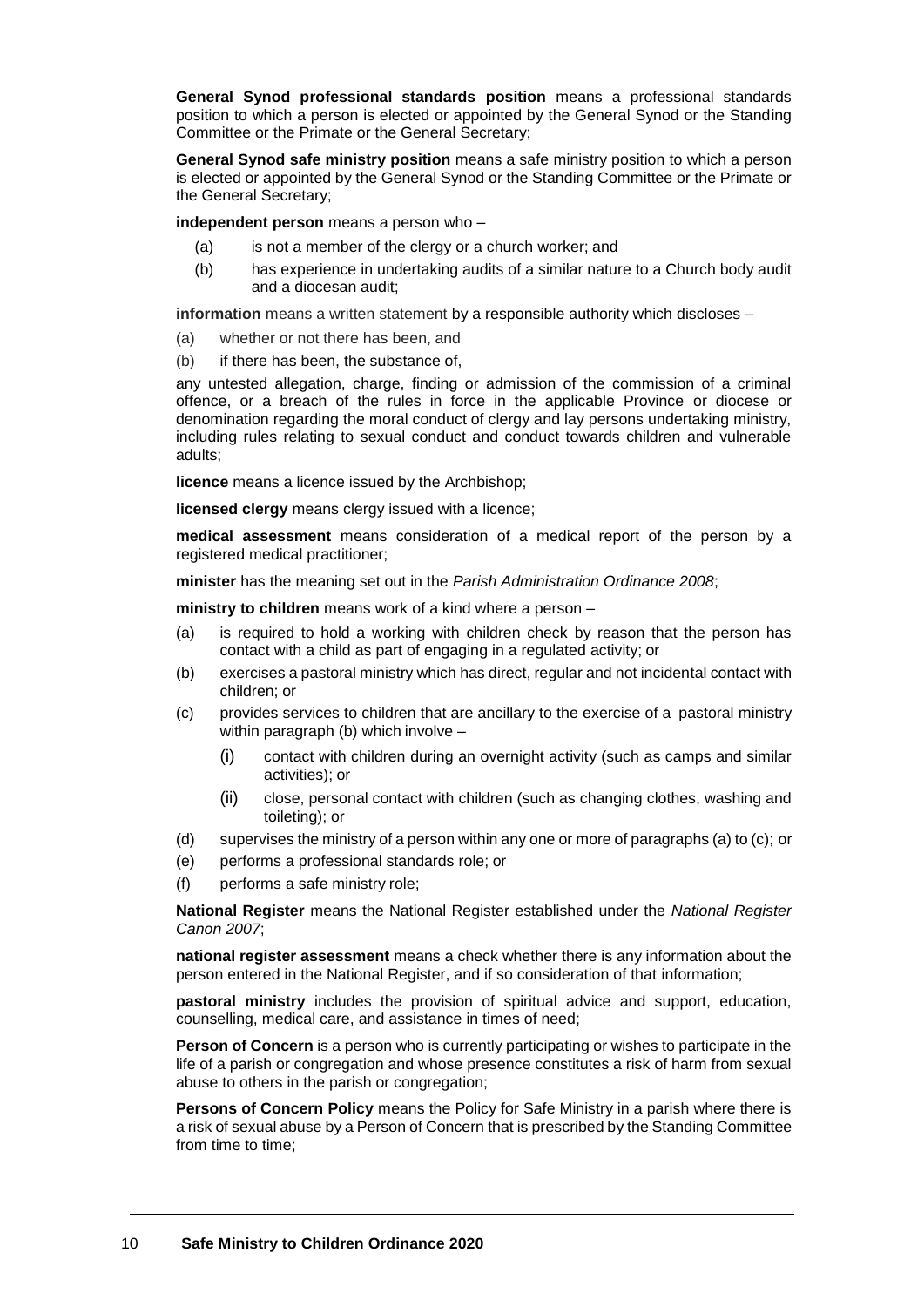*Note: The Standing Committee has prescribed "Chapter 4: Guidelines for parishes regarding persons of interest" of the version of the Professional Standards Unit's Safe Ministry Blueprint for Churches published as at 27 April 2020 for the purposes of the definition of "Persons of Concern Policy".*

**professional standards personnel** means clergy and church workers performing a professional standards role;

**professional standards process** means a process for determining the fitness for office of clergy or lay persons under any Canon of the General Synod diocesan ordinance or a process under Chapter IX of the Constitution, where the conduct that is the subject of the process relates to child abuse;

**professional standards role** means a role in –

- (a) recommending or determining whether an action is to be taken; or
- (b) providing support to a person;

under a professional standards process;

**Protocol** means the Protocol for the disclosure of ministry suitability information between the churches of the Anglican Communion which the Anglican Consultative Council referred to in resolution 16.27 passed in 2016;

#### **Province** means –

- (a) a member church of the Anglican Consultative Council other than the Anglican Church of Australia and includes part of a Province; and
- (b) a church that is recognised as a member church of the Anglican Communion by the Synod;

**provincial authority** means the person or body in a Province having authority to ordain, license, elect, appoint, dismiss or suspend a member of the clergy or a lay person of that Province;

**psychological assessment** means consideration of a psychological report that includes an assessment of the personal, social and sexual maturity of the person by a registered psychologist;

**Registrar** means the person holding the office for the time being as the registrar of the Diocese**;**

**responsible authority** means –

- (a) a provincial authority; or
- (b) a diocesan authority; or
- (c) a denominational authority;

**safe ministry assessment** means consideration of the person's completed Safe Ministry Check, and, if applicable, information provided by a person's former minister or a referee as part of the Safe Ministry Check;

**Safe Ministry Check** means a check that includes the applicable Safe Ministry Check as prescribed from time to time by the Standing Committee;

*Note: The Standing Committee prescribed forms of Check for voluntary church workers at its meeting on 27 April 2020.*

*The Standing Committee prescribed forms of Check for Clergy at its meeting on 27 July 2020.*

**Safe Ministry Board** means the Safe Ministry Board established under the *Safe Ministry Board Ordinance 2001*;

**safe ministry personnel** means clergy and church workers performing a safe ministry role;

**safe ministry role** means a role –

- (a) in recommending or determining standards and guidelines for safe ministry to children or with Person of Concern; or
- (b) in recommending or determining or supervising safe ministry in a parish or congregation with a Person of Concern;